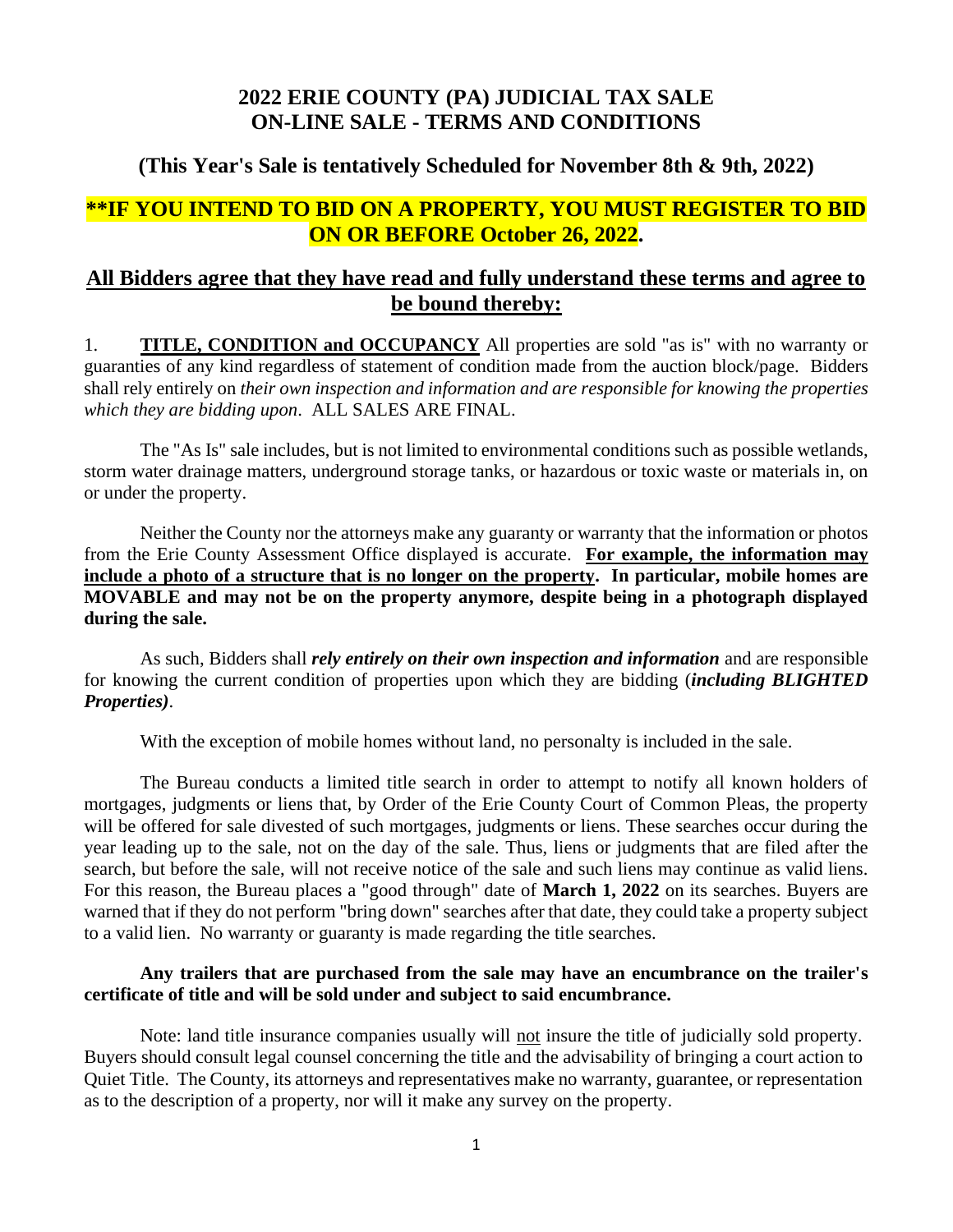The Erie County Tax Claim Bureau reserves the right to participate, or not to participate in any post-sale litigation.

The Erie County Tax Claim Bureau will sell subject to existing tenancies and possessors (i.e., renters or others occupying the property). You may have to bring an action for eviction or ejectment to remove any such occupants.

All those participating in the bidding process or who may otherwise be affected thereby and have an interest therein are reminded of the following: the risk of loss due to casualty or other destruction or damage to the premises, and responsibility and liability for any injuries to persons arising out of the condition of the premises will be upon the bidder, effective upon payment of the bid price. **Winning bidders have an insurable interest the moment they pay for the property and need not wait to receive a deed to obtain insurance on the property.**

**\*\*\*\* Please Note:** The existence of a Federal Tax Lien creates a 120-day right of redemption in favor of the federal agency. This entitles the federal authorities to purchase the property within 120 days of the sale from the successful bidder at the bid price. Therefore, bidders are cautioned to refrain from improving the premises by improvement or demolition during this redemption period.

## 2. **PAYMENT: CERTIFIED CHECK or WIRED FUNDS ONLY.**

**NO CASH and NO PERSONAL CHECKS WILL BE ACCEPTED.** Purchases may only be made by cashier's/certified check or wired funds made payable to "MacDonald, Illig, Jones & Britton LLP" or to the winning bidder and then endorsed.

Winning Bidders will receive a Buyer's Invoice by e-mail from GovDeals as their notice of winning bid. **And, then winning bidders will receive a FINAL e-mail from MIJB with the TOTAL amount due.** All sales must be paid in full by 5:00 p.m. on the day after the close of the sale (November 10th, 2022); with the winning bid amount, auction fee (5%), transfer taxes, City of Erie administrative fee (if **applicable), and recording fees (also known as Additional Day of Sale Costs). Please refer to the Final e-mail for all fees and taxes**. (Failure to do so will result in the property being sold to the next highest bidder or placed back in the auction and reoffered for sale during this or the next judicial tax sale.)

**\*\*\*Failure to make any required payments within the time frame set forth above will result in the property being sold to the next highest bidder or re-auctioned at this or the next judicial tax sale and may result in a prohibition of bidding on any other properties in the sale, as well as pursuit of the winning bidder for damages resulting from the winning bidder's failure to make the required payment. The payments are non-refundable and all payments made by bidders will be retained as liquidated damages.**

Any failure to pay the required minimum within one day after the sale shall be treated as a breach of contract and the County reserves all rights to pursue the winning bidder for all damages resulting from the winning bidder's failure to make the required minimum payment, including but not limited to the costs and legal fees associated with placing the property in a subsequent sale.

**3. BID REGISTRATION** All Prospective bidders will be required to complete and execute an "Affidavit of Bidder" and shall provide the original Affidavit to MacDonald, Illig, Jones & Britton LLP at the time of registration.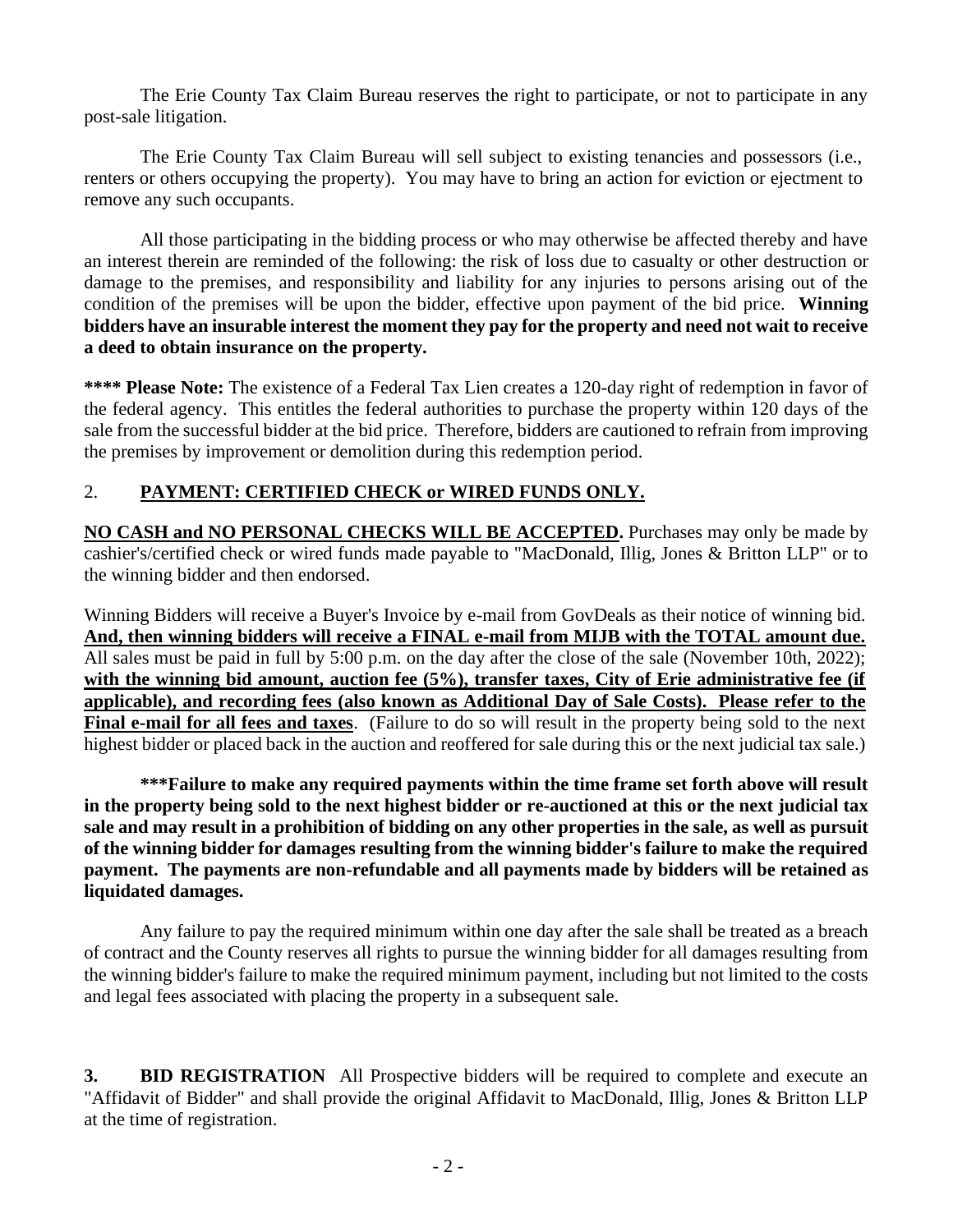The NEW Affidavit of Bidder and Bid Registration will follow the provisions of PA House Bill 264, No. 2021-33.

The Affidavit of Bidder/Bidder Application form shall be completed and submitted to MacDonald, Illig, Jones & Britton LLP on or before **OCTOBER 26th, 2022**.

The Applicant on the Bidder Application will provide the following information:

1. If the applicant is an individual, the individual's name, residential address and phone number.

2. If the applicant is a Corporation, the applicant's name, including the name of all officers, business address and phone number, and email address.

3. If the applicant is a limited liability company (LLC), the names, business addresses and phone numbers of all members, managers and any other persons with any ownership interest or right in the limited liability company.

4. An affidavit stating that the applicant:

i. is not delinquent in paying real estate taxes to any taxing district in this Commonwealth and that the applicant has no municipal utility bills, as defined in section 619.1(b), that are not more than one year outstanding anywhere in this Commonwealth;

ii. is not bidding for or acting as an agent for a person who is barred from participating in the sale under section 601(d);

iii. has not, within the three years preceding the filing of the application, engaged in a course of conduct or permitted an uncorrected housing code violation, as defined in section 619(e), to continue unabated after being convicted of an uncorrected housing code violation, as defined in section 619(e), and has not either:

A. failed to maintain property owned by the applicant in a reasonable manner such that the property posed a threat to health, safety or property; or

B. permitted the use of property in an unsafe, illegal or unsanitary manner such that the property posed a threat to health, safety or property; and

iv. understands that an applicant who signs a bidder registration application knowing that it contains a false statement and who causes it to be filed with the bureau shall be subject to prosecution for the commission of a misdemeanor of the second degree in violation of 18 Pa.C.S. §4904 (a) (relating to unsworn falsification to authorities)

5. If the applicant is not an individual, *documentation that the signer has the authority to act on behalf of the applicant, and the individual appearing in person to register, as required under section 501-A (a), is the signer of the application or otherwise authorized to act on behalf of the applicant*.

### **BIDDERS WILL BE PROHIBITED FROM BIDDING IF THEY HAVE DELINQUENT TAXES, OUTSTANDING MUNICIPAL UTILITY BILLS, UNCORRECTED HOUSING CODE VIOLATIONS, OR LANDLORD LICENSING REVOATION, ON ANY OF THEIR OWN PROPERTY IN ERIE COUNTY, AT THE TIME OF THE SALE.**

### **4. BID PROCEDURES**

a. The auctioneer reserves the right to accept any bids in any increment the auctioneer feels is in the best interest of the Erie County Tax Claim Bureau. The auctioneer reserves the right to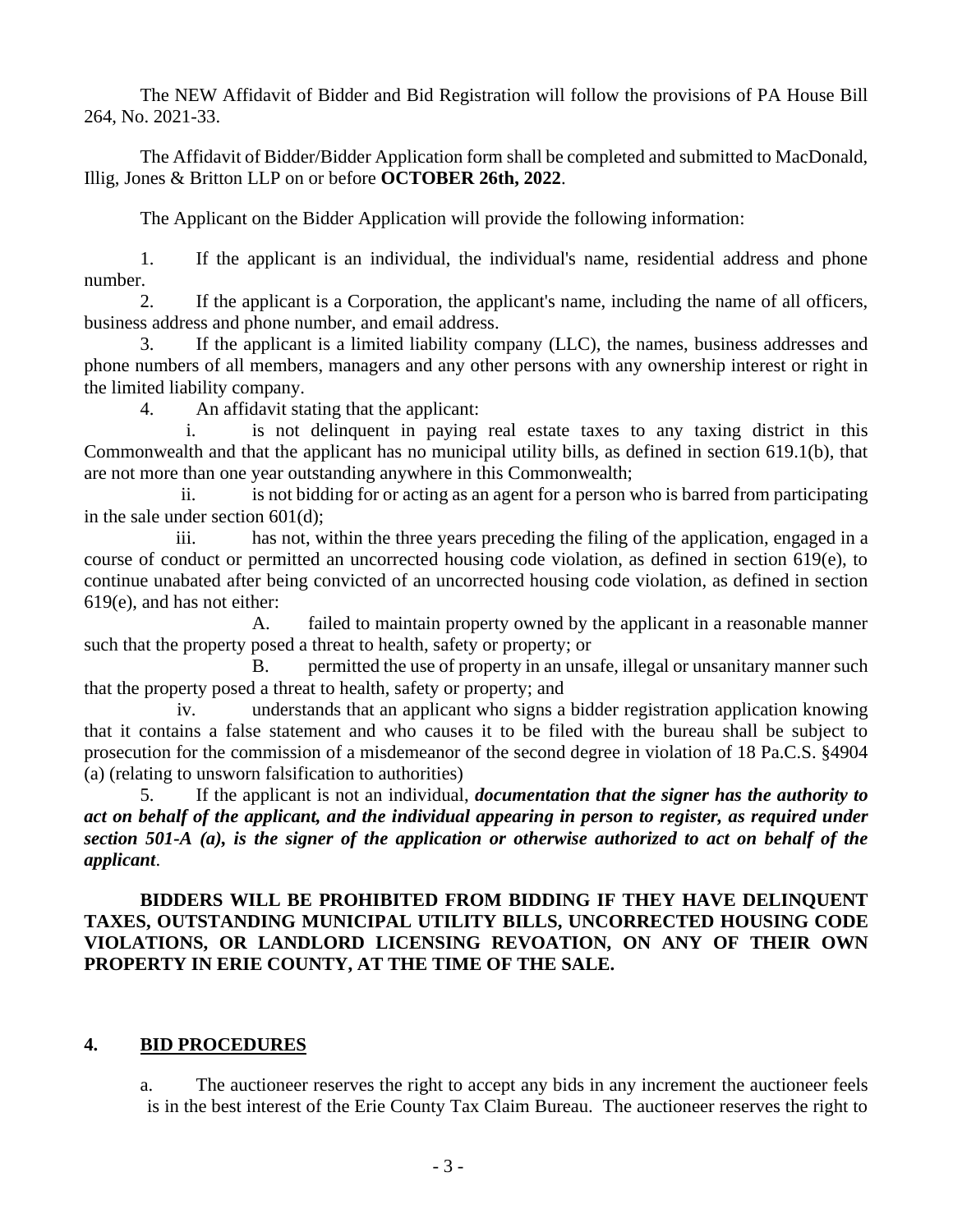refuse any bid for any reason, from any person, whose actions, conduct or adverse comments are not in the best interest of the Erie County Tax Claim Bureau.

b. "Bid rigging," "pooling" or "collusion" by bidders can be a felony violation and will be treated accordingly.

c. Under the Pennsylvania Real Estate Tax Sale Law, 72 P.S. § 5860.618, the owner of a property has no right to purchase his or her own property at a judicial tax sale. It is also prohibited for a property owner to use a family member, friend or other "straw" person to circumvent this rule. Any payment made in violation of this provision by or on behalf of any owner will be retained as liquidated damages, the sale voided and the property will be re-auctioned at this or a subsequent judicial sale.

5. This Judicial Sale is being held according to the provisions of the Pennsylvania Real Estate Tax Sale Law, 72 P.S. § 5860.101 et seq., and a Petition and Order to hold this sale was filed at the Erie County Court of Common Pleas, Civil Action No. \_\_\_\_\_\_-2022, which Petition and Order is available for public inspection in the Erie County Prothonotary's Office. In the event of any conflict between these terms and conditions and the Pennsylvania Real Estate Tax Sale Law, the Real Estate Tax Sale Law shall control.

6. **DEED TO WINNING BIDDER**. It is anticipated that successful bidders will receive a quit claim deed in approximately (90 days) three months after the Judicial Tax Sale.

**UNTIL SUCH TIME AS THE SUCCESSFUL BIDDER RECEIVES THE QUIT CLAIM DEED CONVEYING TITLE TO THE PROPERTY, THE SUCCESSFUL BIDDER HAS ONLY EQUITABLE OWNERSHIP. IF THE PROPERTY IS OCCUPIED, IT IS THE WINNING BIDDER'S RESPONSIBILITY TO FOLLOW ALL LAWS AND RULES GOVERNING THE REMOVAL OF OCCUPANTS.** If needed, MacDonald, Illig, Jones & Britton LLP will supply a letter confirming the winning bidder's equitable ownership in a given property.

\*The County, its attorneys and representatives are not permitted to provide legal advice. If you have any questions regarding this point, you are encouraged to contact your attorney. If you do not have an attorney, you may contact the Lawyer Referral Service of the Erie County Bar Association at (814) 459-4411.

- 7. **DEED RECORDING FEE** A deed recording fee of approximately \$86.00 and \$2.00 for Realty Transfer Tax Statement of Value filing fee will automatically be added to each purchase of real property. The City of Erie, City Engineer administrative fee of \$100.00 will automatically be added where appropriate. Mobile homes, purchased without land, are not subject to the deed recording fee or Realty Transfer Tax Statement of Value filing fee.
- 8. **REALTY TRANSFER TAXES** A real estate transfer tax equal to 2%\* of the **computed value**  of the property will **automatically be added to each purchase of real property,** and must be paid with the bid price. The computed value is the **assessed value** of the parcel **multiplied by the common level factor of 1.23%.** The transfer tax is NOT based on the bid price. However, if the bid price is more than the assessed value, then the bid price will be used as the value of the property for transfer tax purposes. Mobile homes, purchased without land, are not subject to the real estate transfer tax. (\*\*The transfer tax is 2.5% in the Borough of Edinboro).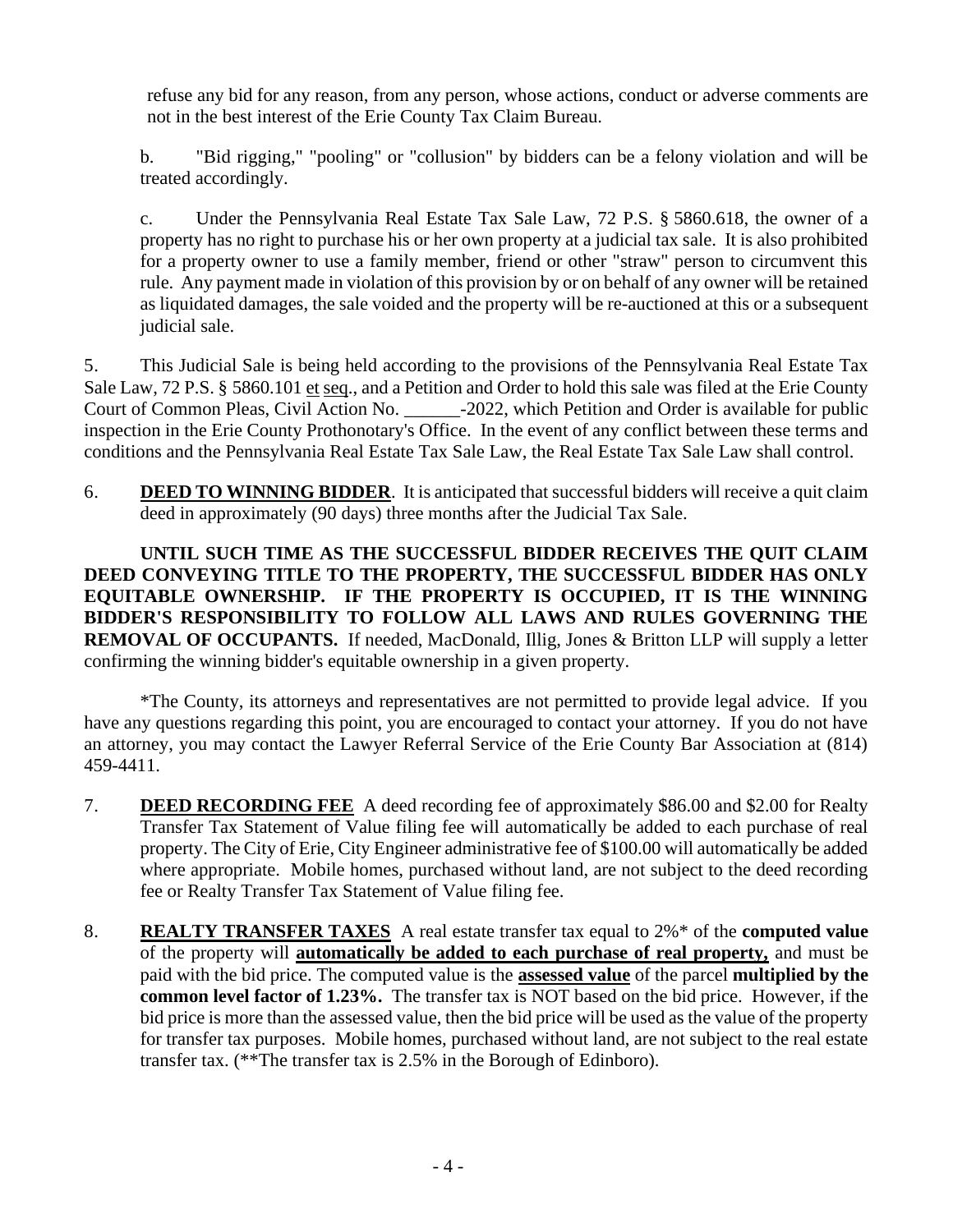### 9. **AUCTION FEE Bidder agrees to pay 5% of the Bid price as the Auction Fee.**

- 10. Successful bidders will take properties free and clear of claims, liens, mortgages, tax claims, charges and estates, except separately taxed ground rents, filed through March 1, 2022.
- 11. **THE SUCCESSFUL BIDDER IS RESPONSIBLE FOR PAYMENT OF ALL 2023 CALENDAR YEAR REAL ESTATE TAXES, THE 2023-2024 FISCAL YEAR TAXES AND SUBSEQUENTLY LEVIED REAL ESTATE TAXES AND MUNICIPAL CHARGES. THESE TAXES MAY ALREADY HAVE BEEN BILLED AND/OR NEW BILLS MAY NOT BE ISSUED TO THE NEW OWNERS. IT IS THE WINNING BIDDER'S RESPONSIBILITY TO CONTACT THE TAX COLLECTOR TO DETERMINE THE TAX AND MAKE PAYMENT.**
- 12. The Erie County Tax Claim Bureau reserves the right to withdraw any parcel from the auction at any time and change the minimum bid for any parcel at any time, regardless of any previous advertisements or notices which have been made to the public.
- 13. Successful bidders agree to cooperate in correcting any errors or other irregularities that may occur after the sale (for example an incorrect deed description or other similar clerical errors).
- **14. The minimum bid for all parcels located in Millcreek Township may be changed prior to the sale.**
	- \***\*\*Bidders must also register to bid through GovDeals at [www.GovDeals.com.](http://www.govdeals.com/)**

**Registrants must complete an Affidavit of Bidder form and present a valid driver's license or other valid photo identification at the time of registration. Out-of-town registrants may also pre-register by e-mailing to [lwatson@mijb.com](mailto:lwatson@mijb.com) a fully-executed and notarized Affidavit of Bidder form, together with a clear, fully legible copy of the registrant's valid driver's license or other valid photo identification.**

#1743053 4/1/2022